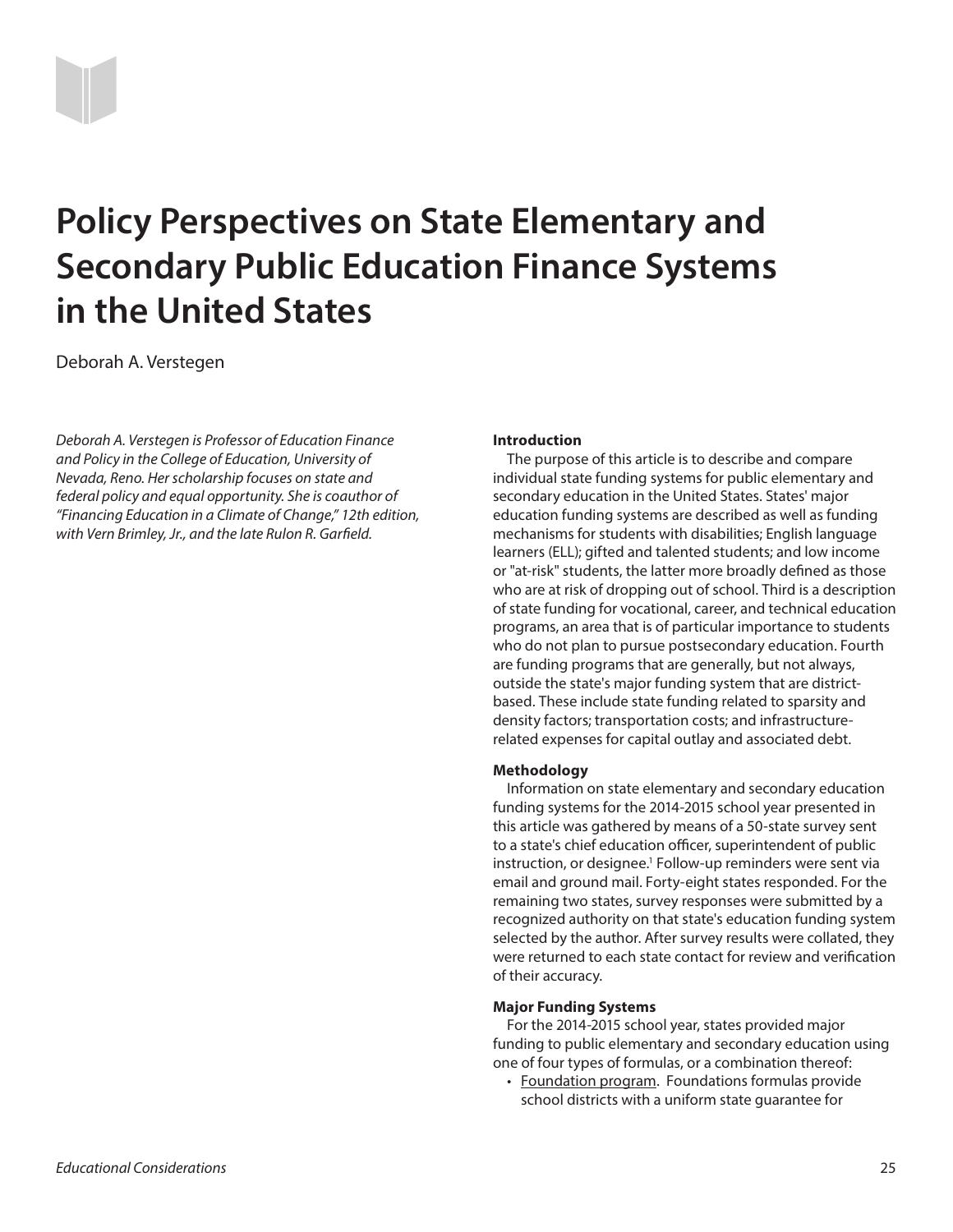per-pupil expenditure through a combination state and local school district funding;

- District power equalization. District power equalization formulas provide school districts with state funding that varies based on tax rates.
- Full state funding. With full state funding, all school district funding is provided by the state.
- Flat Grants. State-funded flat grants provide school districts with a uniform amount of funding per unit, such as per pupil, teacher, or classroom.

Table 1 lists those states using each type of funding system or a combination/tiered system.

## *Foundation Programs*

Thirty-seven states use the foundation program as their major funding system. When states that employ a foundation program as part of a combination/tiered funding approach are included, the total number of states using the foundation program is 46. Foundation formulas, originally intended to fund a basic education program, support the concept of student equity through a state guarantee of funding per pupil. School districts contribute to the state guarantee through a uniform tax rate or the revenues that rate yields. The school district contribution is generally drawn from the local property tax, although some states, like Nevada, use sales tax revenues for a portion of the local funding component.<sup>2</sup> Using the uniform tax rate, property-poor school districts generate less revenue than property-wealthy school districts. To compensate, the state funds the difference up to the state guarantee per pupil. The level of the state guarantee per pupil, uniform tax rate, and required local contribution varies across states. In addition, some states allow school districts to exceed the foundation level by levying additional local property taxes.

# Table 1 | **Major School Finance Funding Systems by State**

## *District Power Equalization*

Only two states use district power equalization as their major funding system: Vermont and Wisconsin. In contrast to the foundation program whose focus is student equity, the goal of district power equalization is taxpayer equity, defined as providing school districts with equal yields in revenues for equal tax rates. Types of district power equalization formulas include guaranteed tax base, guaranteed yield, and percentage equalizing systems. Historically, district power equalization has not been widely used by states in large part because of its complexity.

## *Full State Funding, Flat Grants, and Two-Tiered Funding Systems*

With regard to the use of full state funding and flat grants as major funding systems, each is used in only one state, Hawaii and North Carolina, respectively. Flat grants represent an early form of state funding, and are rarely used today due to their disequalizing potential. Also, it should be noted that Hawaii uses full state funding in the sense that the state has only one school district; that is, the state and school district are coterminous.<sup>3</sup> Nine states use a two-tiered system, or combination approach to distribute funding to school districts: Georgia, Illinois, Kentucky, Louisiana, Montana, Maryland, Oklahoma, Texas, and Utah.

## **Student-Based Funding**

States provide student-based funding either through pupilweighting of the state's major funding system or through free-standing categorical aid programs. The most common types of student-based funding include aid to students with disabilities; English language learners; low income/at-risk students; and gifted and talented students. However, not all states choose to provide funding to all of these categories.

| <b>Major Funding System</b>        | <b>Number of States</b> | <b>State</b>                                                                                                                                                                                                                                                                                                                                                                                                                         |
|------------------------------------|-------------------------|--------------------------------------------------------------------------------------------------------------------------------------------------------------------------------------------------------------------------------------------------------------------------------------------------------------------------------------------------------------------------------------------------------------------------------------|
| <b>Foundation Program</b>          | 37                      | Alabama, Alaska, Arizona, Arkansas, California, Connecticut, Colorado, Delaware, Florida, Idaho,<br>Indiana, Iowa, Kansas, Maine, Massachusetts, Michigan, Minnesota, Mississippi, Missouri, Nebraska,<br>Nevada, New Hampshire, New Jersey, New Mexico, New York, North Dakota, North Dakota, Ohio,<br>Oregon, Pennsylvania, Rhode Island, South Carolina, South Dakota, Tennessee, Virginia, Washington,<br>West Virginia, Wyoming |
| <b>Full State Funding</b>          |                         | Hawaii                                                                                                                                                                                                                                                                                                                                                                                                                               |
| Flat Grant                         |                         | North Carolina                                                                                                                                                                                                                                                                                                                                                                                                                       |
| <b>District Power Equalization</b> |                         | Vermont, Wisconsin                                                                                                                                                                                                                                                                                                                                                                                                                   |
| Combination/Tiered System          | 9                       | Georgia, Illinois, Kentucky, Louisiana, Montana, Maryland, Oklahoma, Texas, Utah                                                                                                                                                                                                                                                                                                                                                     |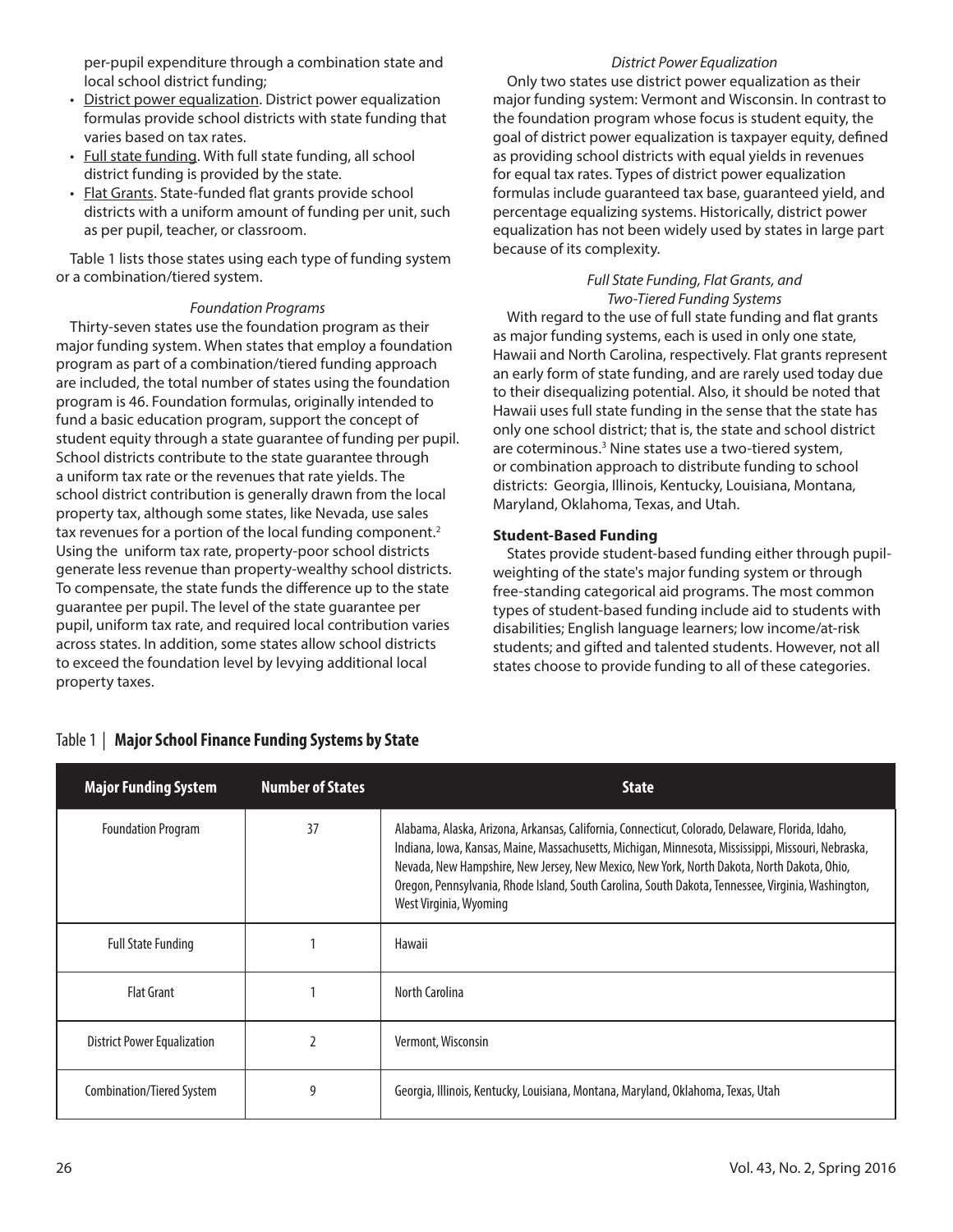## Table 2 | **State Funding Mechanisms for Special Education**

| <b>Funding Mechanism</b> | <b>Number of States</b><br>$(Total = 49)$ | <b>State</b>                                                                                                                                                                                                 |
|--------------------------|-------------------------------------------|--------------------------------------------------------------------------------------------------------------------------------------------------------------------------------------------------------------|
| Per Pupil/Weighting      | 21                                        | Arizona, Florida, Georgia, Hawaii, Iowa, Kansas, Kentucky, Louisiana, Maryland, Missouri, New Mexico,<br>New York, Ohio, Oklahoma, Oregon, South Carolina, Tennessee, Texas, Utah, Washington, West Virginia |
| Cost Reimbursement       | 9                                         | Arkansas, Indiana, Maine, Michigan, Minnesota, Nebraska, Vermont, Wisconsin, Wyoming                                                                                                                         |
| Unit-Based               | 6                                         | Alabama, Delaware, Idaho, Mississippi, Nevada, Virginia                                                                                                                                                      |
| Census-Based             | 8                                         | California, Idaho, Illinois, Massachusetts, New Jersey, North Carolina, North Dakota, Pennsylvania                                                                                                           |
| <b>Other</b>             | 16                                        | Alabama, Arkansas, California, Colorado, Connecticut, Idaho, Illinois, Maryland, Minnesota, Montana,<br>New Hampshire, New York, North Dakota, Oregon, South Dakota, Washington                              |

Note: Multiple funding mechanisms are used in some states.

### *State Funding for Special Education*

All states except Rhode Island provide some level of funding for services for students with disabilities, commonly referred to as special education funding. There is a strong rationale for states to do so, based upon federal law that protects the educational rights of students with disabilities. Table 2 lists mechanisms states use to fund special education: per-pupil/ weighted funding; cost reimbursement; unit-based funding; and census-based funding. Each of these is described in more detail below.

Per-pupil/weighted funding. As the most widely used approach, 21 states provide special education funding through their major funding system with the addition of pupil weights. Weights vary across states. For example, Maryland, Oregon, and Utah use a single weight to calculate special education aid, while other states, such as Arizona, Delaware, Kentucky, and Oklahoma, use multiple weights, based upon a student's disability.

Cost reimbursement funding. With cost reimbursement funding, school districts must first use their own fiscal resources to provide special education services and then seek reimbursement from the state for all or some portion of the cost. Nine states currently use this approach: Arkansas, Indiana, Maine, Michigan, Minnesota, Nebraska, Vermont, Wisconsin, and Wyoming.

Unit-based funding. Unit-based funding mechanisms are usually classroom-based, instructional unit-based, or teacherbased. This is the least common approach, and is used by six states: Alabama, Delaware, Idaho, Mississippi, Nevada, and Virginia. Unit-based funding was more common in the past when students with disabilities were often placed in selfcontained classrooms rather than mainstreamed.

Census-based funding. With census-based funding, the state provides every school district with aid based upon a fixed percentage of the school district's total enrollment.

Eight states use census-based funding: California, Idaho, Illinois, Massachusetts, New Jersey, North Carolina, North Dakota, and Pennsylvania.

Other approaches to funding special education. Sixteen states use other funding approaches. These may be singular approaches, like the use of block grants by Alaska,<sup>4</sup> or combinations of one or more of the previously mentioned special education funding mechanisms. For example, Texas uses both unit-based weights and weighted per-pupil funding, the latter for mainstreamed students. In addition, other approaches include state funding for special education students whose educational needs may present a school district with an extraordinary financial burden. States, such as Alabama, Connecticut, and Alabama, provide this type of aid.

### *State Funding for Low-Income/At-Risk Students and English Language Learners*

A large number of states also provide student-based funding for low income and at-risk students in addition to English language learners (ELL). (See Table 3.) Here, federal law may not exert as strong an influence on states as it does for students with disabilities, but many of the same concerns for equity and equality of educational opportunity exist. To that end, 42 states provide funding for services to English language learners, while 37 states target funding to students in poverty and more broadly to at-risk students. State funding to support ELL services takes several forms: weighting, per-pupil aid, unit funding, and lump-sum appropriations, similar to flat grants. With regard to aid for low-income/at-risk students, a number of states use weighted approaches, although eligibility requirements and distribution mechanisms may vary by state. A common approach for identifying low income students for state funding is through ascertaining their eligibility for or participation in federally funded free and reduced-price school meals.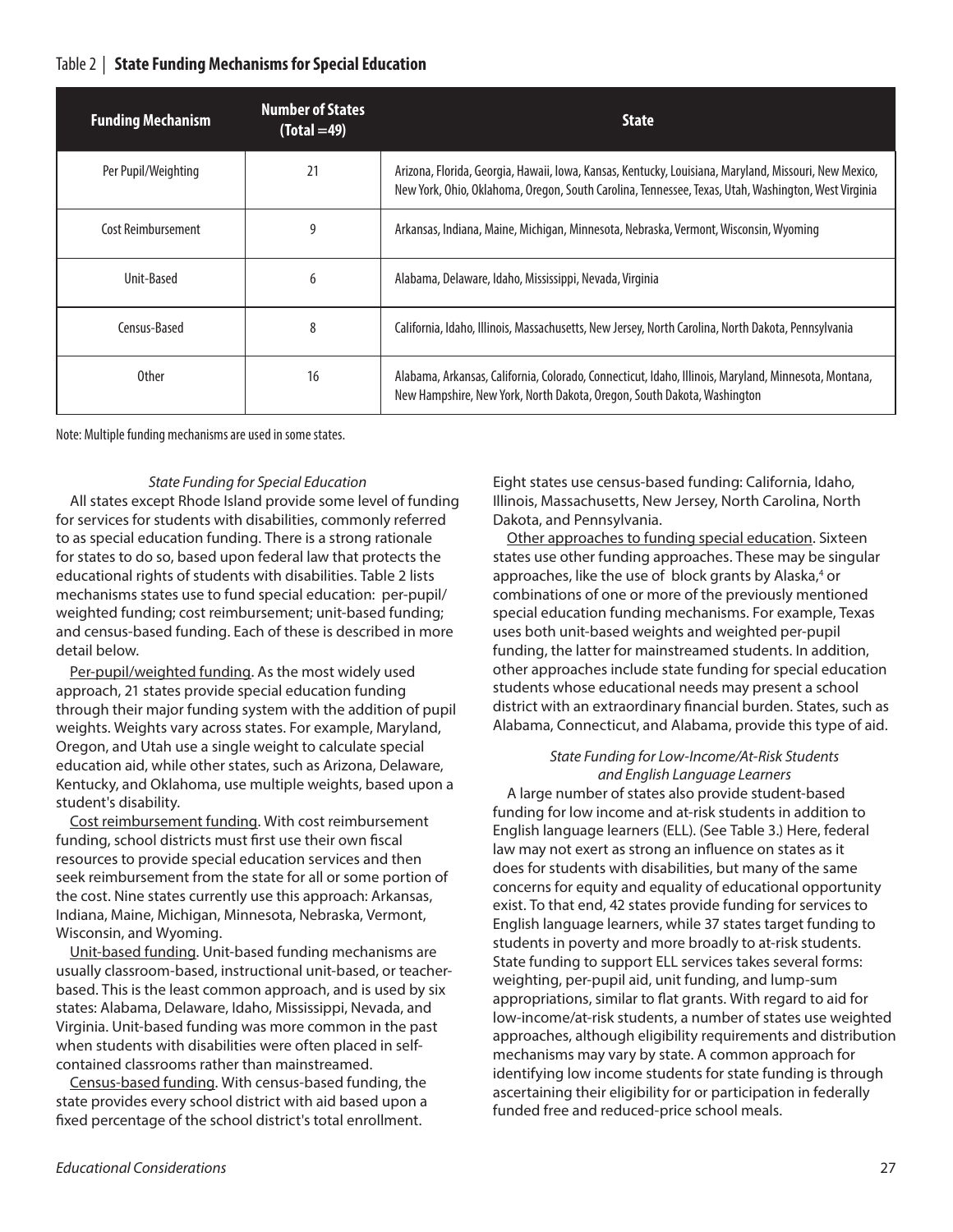## Table 3 | **State Funding for Low-Income/At-Risk Students, English Language Learners, and Gifted and Talented Students**

| Low-Income/At-Risk                                                                                   | <b>English Language Learners</b>                                                                   | <b>Gifted and Talented</b>                                                                  |
|------------------------------------------------------------------------------------------------------|----------------------------------------------------------------------------------------------------|---------------------------------------------------------------------------------------------|
| $(Total States = 37)$                                                                                | $(Total States = 42)$                                                                              | $(Total States = 33)$                                                                       |
| Alaska, Alabama, California, Colorado, Connecticut,                                                  | Alabama, Alaska, Arizona, Arkansas, California,                                                    | Alaska, Arkansas, California, Colorado, Florida,                                            |
| Delaware, Georgia, Hawaii, Illinois, Indiana, Iowa,                                                  | Connecticut, Florida, Hawaii, Idaho, Illinois, Indiana,                                            | Georgia, Hawaii, Idaho, Iowa, Indiana, Kentucky,                                            |
| Kansas, Kentucky, Louisiana, Massachusetts,                                                          | lowa, Georgia, Kentucky, Kansas, Louisiana,                                                        | Louisiana, Maine, Maryland, Minnesota, Mississippi,                                         |
| Maryland, Maine, Michigan, Minnesota, Mississippi,<br>Missouri, Nebraska, New Hampshire, New Jersey, | Maine, Maryland, Massachusetts, Michigan,                                                          | Missouri, Montana, New Jersey, New Mexico,<br>North Carolina, North Dakota, Ohio, Oklahoma, |
| New York, North Carolina, Ohio, Oklahoma, Oregon,                                                    | Minnesota, Missouri, Nebraska, New Hampshire,<br>New Jersey, New Mexico, New York, North Carolina, |                                                                                             |

North Dakota, Oklahoma, Ohio, Oregon, Rhode Island, Tennessee, Texas, Utah, Virginia, Vermont, Washington, Wisconsin, West Virginia, Wyoming

Note: Multiple funding mechanisms are used in some states.

Pennsylvania, South Carolina, Tennessee, Texas, Vermont, Virginia, Washington, Wisconsin

*State Funding for Gifted and Talented Students* There is no standard definition for "gifted and talented." Further, existing definitions offered by the U.S. Department of Education and national advocacy groups have changed over time. The same can be said for state definitions. Some definitions tend to focus on high academic achievement, in part because there exist standard definitions that can be used to determine eligibility. Broader definitions include creative and artistic potential which admittedly is more difficult to define. At present, 33 states provide some level of funding for gifted and talented students. (See Table 3.) Funding mechanisms include per-pupil weights and unit funding. Also, some states cap the percentage of students that a district may define as gifted and talented for the purposes of state funding. For example, Arkansas places a cap of five percent of school district enrollment while Hawaii imposes a three percent cap.

### **State Funding for Vocational, Career, and Technical Education**

Although no standard definition exists for K-12 vocational, career, and technical education, the education programs and offerings in this area share a common goal of providing students with the knowledge and skills in order to be "college and career ready."<sup>5</sup> Historically, such programs have been targeted to students who did not plan to pursue postsecondary education. Although this focus has expanded over time to include all students, regardless of their postgraduation plans, vocational, career, and technical education remains vitally important for those students who would prefer to enter the workforce directly after high school graduation. In all, a little more than half of states provide some level of funding to school districts or intermediate units. (See Table 4.) Areas of study in this category vary widely, including, for example in Pennsylvania: agriculture education; health occupations; business education; and trade and industrial education. State funding approaches also vary and include per-pupil/weighting, unit-based funding, and cost reimbursement.

| <b>Vocational, Career, and</b><br>Technical Education<br>(Total States = 28) | <b>Sparsity and Density Factors</b><br>(Total States = 32) |
|------------------------------------------------------------------------------|------------------------------------------------------------|
| Alaska, Arizona, Arkansas,                                                   | Alaska, Arizona, Arkansas,                                 |
| Connecticut, Delaware, Georgia,                                              | California, Florida, Hawaii, Idaho,                        |
| Hawaii, Illinois, Indiana, Iowa,                                             | Indiana, Iowa, Kansas, Louisiana,                          |
| Kansas, Kentucky, Louisiana,                                                 | Maine, Michigan, Minnesota,                                |
| Massachusetts, Minnesota, Nevada,                                            | Missouri, Nevada, New Mexico,                              |
| New Hampshire, New Jersey,                                                   | New York, North Carolina, North                            |
| North Carolina, North Dakota,                                                | Dakota, Ohio, Oklahoma, Oregon,                            |
| Pennsylvania, Rhode Island, South                                            | South Dakota, Texas, Utah, Vermont,                        |
| Carolina, Tennessee, Texas, Virginia,                                        | Virginia, Washington, West Virginia,                       |
| West Virginia, Wyoming                                                       | Wisconsin, Wyoming                                         |

Table 4 | **State Funding for Vocational, Career, and Technical Education, and for Sparsity and Density Factors**

Utah, Virginia, Washington, Wisconsin, Wyoming

### **State Funding for Other District-Based Costs**

The focus of this section is state funding programs that are generally, but not always, outside the state's major funding system, and represent other district-based costs. These costs are associated with sparsity and density factors; transportation; and infrastructure-related expenses for capital outlay and associated debt.

*State Funding for Sparsity and Density Factors* Sparsity factors are often associated with the concept of diseconomies of scale; that is, sparsely populated areas, such rural and remote regions within a state, generally contain school districts with lower than average student enrollments, and, in turn, individual schools with small enrollments. Yet these school districts must offer a full curriculum in compliance with state standards. In addition, small districts can face challenges in recruiting and retaining teachers, administrators, and other staff due to salaries and wages which may be lower than those of larger school districts.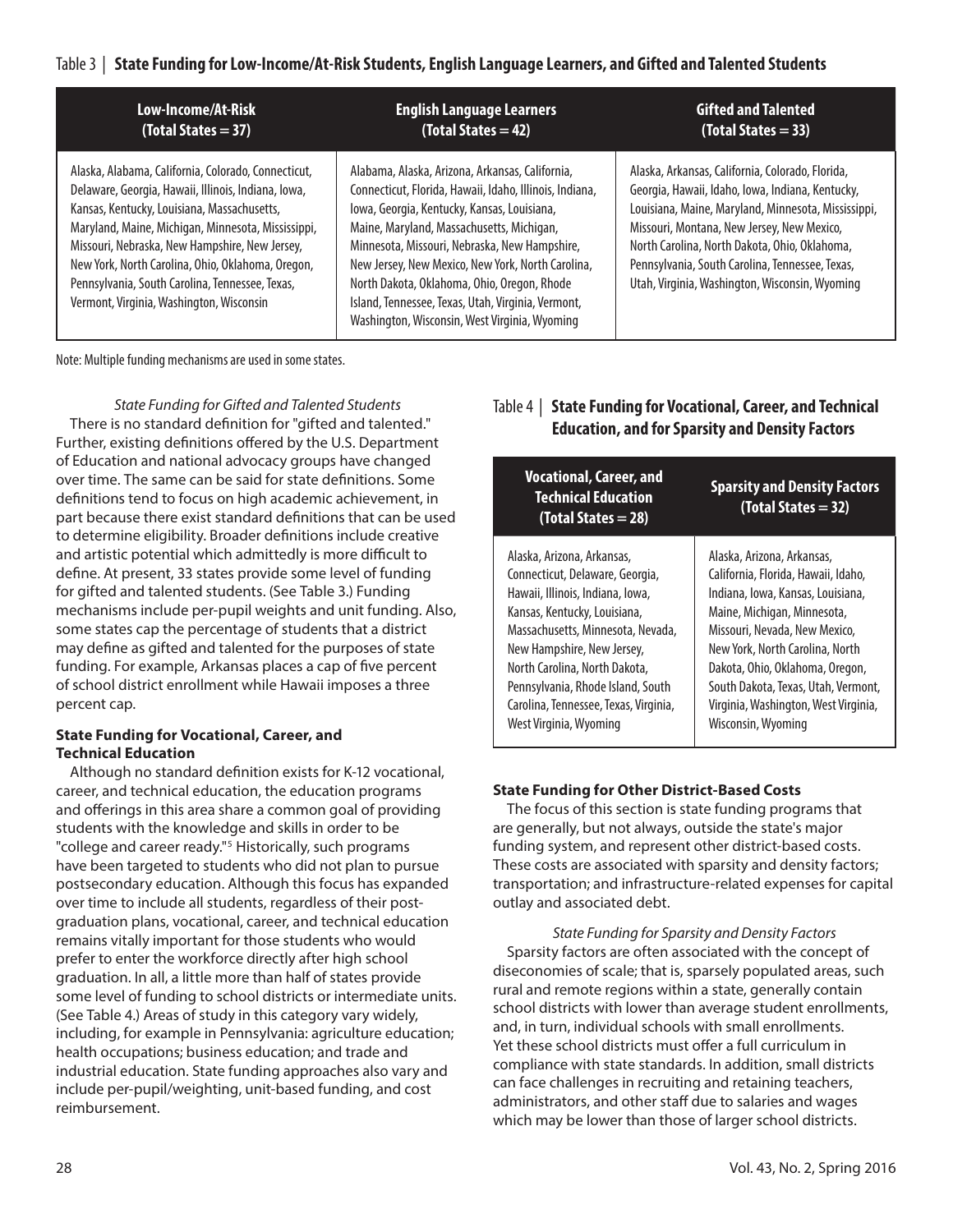Conversely, urban school districts may face challenges associated with densely populated areas, referred to as municipal overburden. The concept of municipal overburden recognizes higher costs associated with urban areas, inclusive of expense categories from personnel to classroom supplies and equipment. Like their rural counterparts, urban school districts may face challenges in recruiting and retaining qualified employees, but for different reasons. For example, employees generally face higher housing costs in urban areas. Teachers and support staff in urban schools may face overcrowded classrooms that make teaching and learning difficult. Third, issues of security and safety within and outside schools in some urban neighborhoods may also be a cause for concern for teachers, administrators, and staff.

In all, 32 states provide some level of funding to school districts for sparsity and/or density factors. (See Table 4.) In general, states use pupil weights and unit-based funding along with "supplemental aid," which is similar to a flat grant. These funding mechanisms are often narrowly tailored to the specifics of the state. For example, Oklahoma adds perpupil weights to its major funding system for "small" school districts, defined as those with fewer than 529 students. Wyoming uses unit-based funding for additional teachers for small schools in sparsely populated rural districts. Even a state like New York, which is generally considered densely populated, has small rural school districts. There, sparsity is a factor in the state's foundation funding program. As we shall see in the next subsection, density can also be a factor in state funding for transportation.

### *State Funding for Transportation*

Table 5 shows state funding mechanisms for transportation. In all, 46 states provide some level of state funding for student transportation. The most common method, used in 17 states, is referred to as an "allowable reimbursement," where the state sets guidelines for what school district transportation costs it will reimburse and a specific dollar amount or percentage. This form of cost reimbursement may or may not include an equalization component. In contrast, nine states include transportation as a component of their major funding system: Florida, Iowa, Michigan, Minnesota, New Hampshire, Oregon, South Dakota, Tennessee, and West Virginia.

Less common state funding mechanisms for transportation are density formulas, per-pupil allocations, equalized reimbursement, and full cost reimbursement. Eight states fund transportation using a density formula: Arizona, Colorado, Kansas, Kentucky, Maine, Mississippi, Texas, and Virginia. Density formulas often use a per-pupil allocation based upon bus route miles, pupils per bus route mile, and/or square miles in the school district. Five states use a straightforward per-pupil allocation, which is a uniform amount for each transported student: Alaska, New Jersey, Vermont, Washington, and Wisconsin. The least common state funding method, full cost reimbursement, is found in three states: Delaware, Hawaii, and Wyoming.

| <b>Funding Methods</b>                      | <b>Number of States</b><br>$(Total = 46)$ | <b>States</b>                                                                                                                                                                        |
|---------------------------------------------|-------------------------------------------|--------------------------------------------------------------------------------------------------------------------------------------------------------------------------------------|
| Included in State's<br>Major Funding System | 9                                         | Florida, Iowa, Michigan, Minnesota, New Hampshire, Oregon, South Dakota, Tennessee, West Virginia                                                                                    |
| Density Formula                             | 8                                         | Arizona, Colorado, Kansas, Kentucky, Maine, Mississippi, Texas, Virginia                                                                                                             |
| Equalized Reimbursement                     | 4                                         | Connecticut, New York, Oregon, Pennsylvania                                                                                                                                          |
| <b>Full Cost Reimbursement</b>              |                                           | Delaware, Hawaii, Wyoming                                                                                                                                                            |
| Allowable Reimbursement                     | 17                                        | Alabama, California, Georgia, Idaho, Illinois, Maryland, Massachusetts, Missouri, Montana, Nebraska,<br>New Mexico, North Carolina, North Dakota, Nevada, Ohio, South Carolina, Utah |
| Per Pupil                                   | 5                                         | Alaska, New Jersey, Vermont, Washington, Wisconsin                                                                                                                                   |

## Table 5 | **State Funding Methods for School Transportation**

Note: Multiple funding mechanisms are used in some states.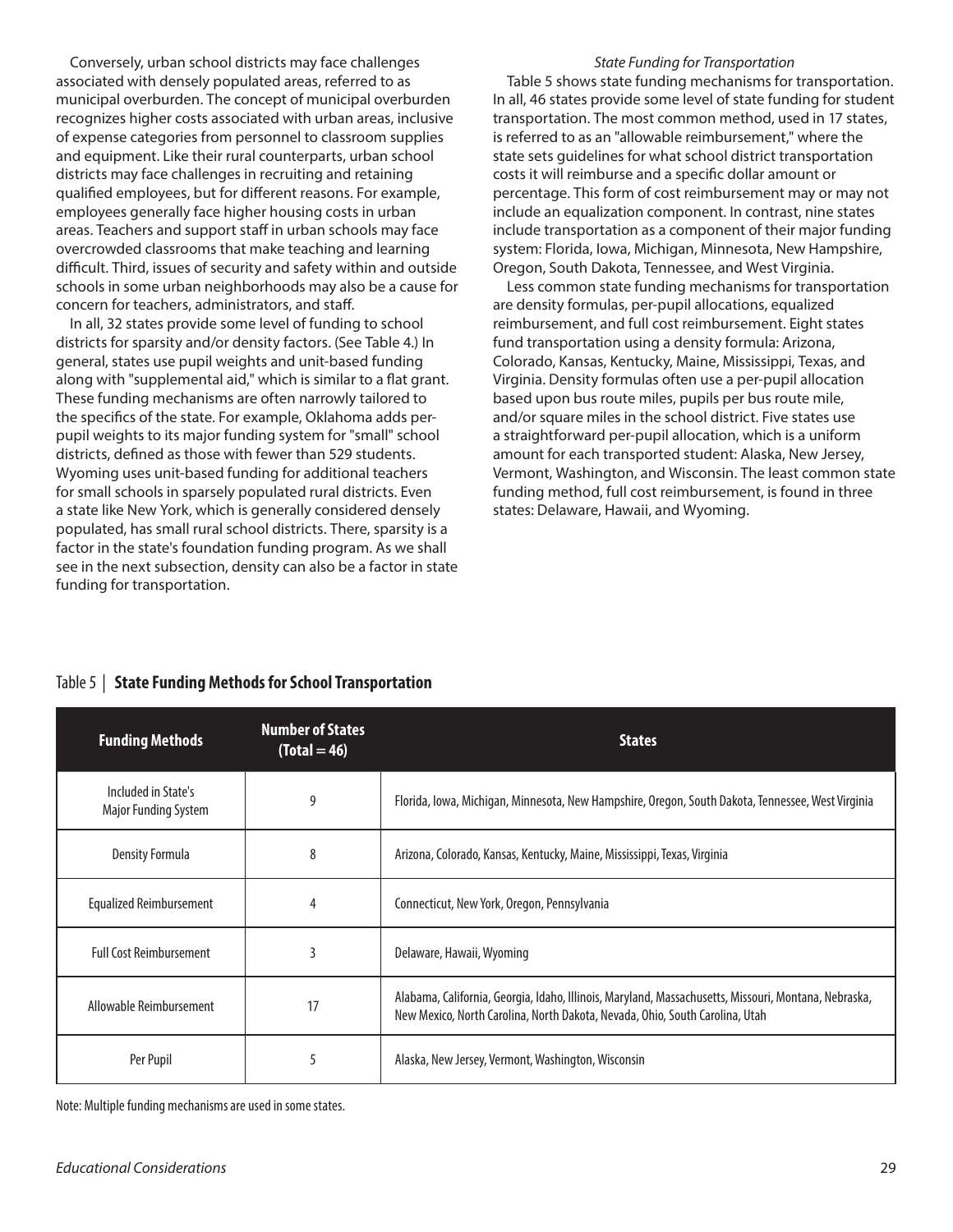*State Funding Methods for School Infrastructure* Thirty-seven states provide one or more funding mechanisms for school infrastructure, defined as school district expenditures for capital outlay and associated debt. (See Table 6.) The most common method is a statefunded project grant which is used in almost half of states. These grants are approved on a case-by-case basis and may or may not be equalized. Thirteen states use equalized grants: Connecticut, Delaware, Kansas, Minnesota, New Hampshire, New Jersey, New Mexico, Ohio, Oregon, Rhode Island, Tennessee, Vermont, and Washington. Almost an equal number use nonequalized project grants: Alaska, Georgia, Hawaii, Kentucky, Massachusetts, Maine, Minnesota, Pennsylvania, South Carolina, South Dakota, and Wyoming.

Less common state funding methods include: debt service grants (equalized and nonequalized); inclusion in the major funding system; state loans and bond guarantees; and targeted funding for aging facilities. A total of eight states provide debt service grants to school districts to defray costs associated with capital outlay. Of these, only Massachusetts and New York provide equalized debt service grants, while the grants in the remaining six states are nonequalized: Alaska, Arkansas, Kentucky, Montana, New Jersey, and Texas. In six states, capital outlay and associated debt are considered part of the major funding system: Alabama, Florida, Minnesota, Mississippi, Virginia, and Wisconsin.

State loans and state guarantees (against default) of locally issued bonds can be helpful in reducing school districts' interest costs on capital projects. Five states–California, Massachusetts, Maryland, Texas, Utah–provide bond guarantees, but only three provide state loans: Minnesota, North Carolina, and Virginia. In six states funding for modernizing aging school facilities is available: California, Maryland, Montana, New York, Virginia, and Wyoming.

Finally, it is important to point out that twelve states use multiple methods to fund school infrastructure, as follows:

- Alaska: Debt service grants and approved project grants
- California: Bond guarantees and approved project grants
- Kentucky: Debt service grants and approved project grants
- Massachusetts: Bond guarantees, equalized debt service grants, and approved project grants
- Maryland: Bond guarantees and funding for modernization of aging school facilities
- Montana: Debt service grants and funding for modernization of aging school facilities
- Minnesota: Part of state's major funding system, state loans, approved project grants, and equalized project grants

| <b>Funding Methods</b>               | <b>Number of States</b><br>$(Total = 37)$ | <b>States</b>                                                                                                                                  |
|--------------------------------------|-------------------------------------------|------------------------------------------------------------------------------------------------------------------------------------------------|
| <b>Equalized Project Grants</b>      | 13                                        | Connecticut, Delaware, Kansas, Minnesota, New Hampshire, New Jersey, New Mexico, Ohio, Oregon,<br>Rhode Island, Tennessee, Vermont, Washington |
| <b>Approved Project Grants</b>       | 11                                        | Alaska, Georgia, Hawaii, Kentucky, Massachusetts, Maine, Minnesota, Pennsylvania, South Carolina,<br>South Dakota, Wyoming                     |
| Debt Service Grants                  | 6                                         | Alaska, Arkansas, Kentucky, Montana, New Jersey, Texas                                                                                         |
| <b>Equalized Debt Service Grants</b> | 2                                         | Massachusetts, New York                                                                                                                        |
| Part of Major Funding System         | 6                                         | Alabama, Florida, Minnesota, Mississippi, Virginia, Wisconsin                                                                                  |
| Aging School Facilities              | 6                                         | California, Maryland, Montana, New York, Virginia, Wyoming                                                                                     |
| <b>State Bond Guarantee</b>          | 5                                         | California, Massachusetts, Maryland, Texas, Utah                                                                                               |
| <b>State Loans</b>                   | 3                                         | Minnesota, North Carolina, Virginia                                                                                                            |

## Table 6 | **State Funding Methods for School Infrastructure: Capital Outlay and Associated Debt**

Note: Multiple funding mechanisms are used in some states.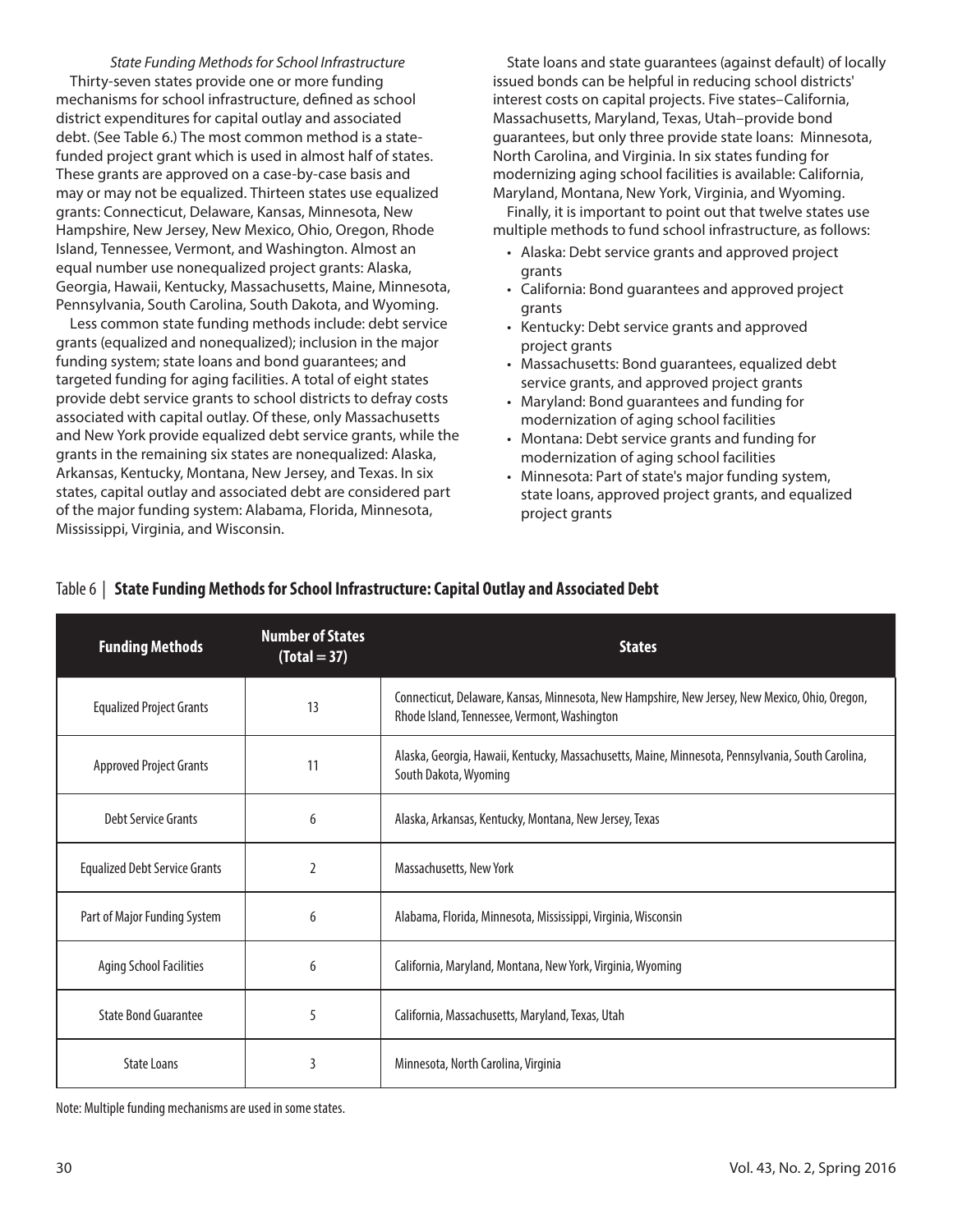- New Jersey: Debt service grants and equalized project grants
- New York: Equalized debt service grants and funding for modernization of aging school facilities
- Texas: Debt service grants and bond guarantees
- Virginia: Part of state's major funding system, state loans, and funding for modernization of aging school facilities
- Wyoming: Approved project grants and funding for modernization of aging school facilities

While the use of multiple funding methods does not necessarily mean that this group of states provides a higher dollar amount of funding, it does indicate that school districts in these states have more than one state funding option available.

## **Summary and Conclusions**

The research reported in this article was based upon a 50-state survey of chief education officers with regard to their respective state's funding system for public elementary and secondary education for the 2014-2015 academic year. As a result, this article presents a comprehensive view of formulas and other mechanisms states employ to fund PK-12 education at present.

The article begins with a description and comparison of state's major funding systems and related aid distribution formulas. These are designed primarily to provide support for school districts' day-to day-operating costs. The goal of the most widely used formula, the foundation program, is student equity, and more recently, adequacy. Here, the state seeks to provide sufficient funding so that all students, regardless of a school district's wealth (or poverty), receive, at least, a basic education. At the same time, the formula is built upon a statelocal partnership that requires a uniform local school district tax effort. Although this approach has much to recommend it, it behooves state policymakers to question whether funding a basic education is sufficient in today's global and highly competitive economy.

Many states go beyond the general support of major funding systems to fund students who may require additional funding to ensure equality of opportunity and academic success. These state funding programs commonly include students with disabilities; English language learners (ELL); gifted and talented students; and low income or "at-risk" students. Overall, state funding mechanisms include perpupil allocations, weighted formulas, unit-based formulas, and cost reimbursement. Some level of funding for special education is nearly universal across states, followed closely by state funding mechanisms for English language learners, while approximately two-thirds of states provide funding for students identified as low income, at-risk, or gifted and talented.

Chief state education officers were also asked to describe state funding mechanisms to support vocational, career, and technical education programs. Although the goals of these programs have expanded over time to include all students under the banner of "college and career ready,"6 vocational, career, and technical education remains critically important

for students who plan to enter the workforce immediately after high school education. In that respect, the finding that only slightly more than half of states provide aid is disappointing.

Fourth, the survey sought information on funding programs that are generally, but not always, outside the state's major funding system that are district-based. These include state funding related to sparsity and density factors; transportation costs; and school infrastructure. The impact of sparsity and density factors on school districts represents, at one end of the continuum, diseconomies of scale in rural, remote, sparsely populated areas and municipal overburden in large cities and urban areas at the other. Approximately, 60% of states have funding mechanisms to address these factors.

The long tradition of state funding for student transportation in the United States continues with 46 states providing aid to school districts. The most common funding mechanism, used by approximately half of states, provides cost reimbursement, up to and including 100% district-based transportation costs, in some cases. Nine states include transportation as a component in their major funding system.

On the other hand, school infrastructure costs, also referred to as capital outlay and debt service, have a long history of being considered a local responsibility although school finance litigation, particularly in recent decades, has played a role in starting to change that mindset.<sup>7</sup> According to survey results, approximately three-fourths of states provide some level of support for capital outlay and associated debt. The most common state funding mechanism takes the form of a grant either for a project or debt service. It should be noted that eleven states use more than one infrastructure funding program, including not only grants, but also state loans, bond guarantees, and targeted funding to modernize older school facilities. A few states also include infrastructure as a component of their major funding system.

m

# **Endnotes**

<sup>1</sup> Survey results were previously presented at the 2015 National Education Finance Conference, Jacksonville, Florida. This article also draws upon, "A Quick Glance at School Finance: A 50-State Survey of School Finance Policies (2015)," by Deborah A. Verstegen, http//www.schoolfinances.info.

2 See, "Nevada," https://schoolfinancesdav.files.wordpress. com/2015/04/nevada.pdf.

3 See, "Hawaii," https://schoolfinancesdav.files.wordpress. com/2015/04/hawaii.pdf.

4 Alaska's block grant funds not only special education, but also gifted and talented, bicultural/bilingual, and vocational education programs. Illinois and several other states use additional types of funding for special education, such as personnel reimbursement, and preschool and private school placement funding allocations.